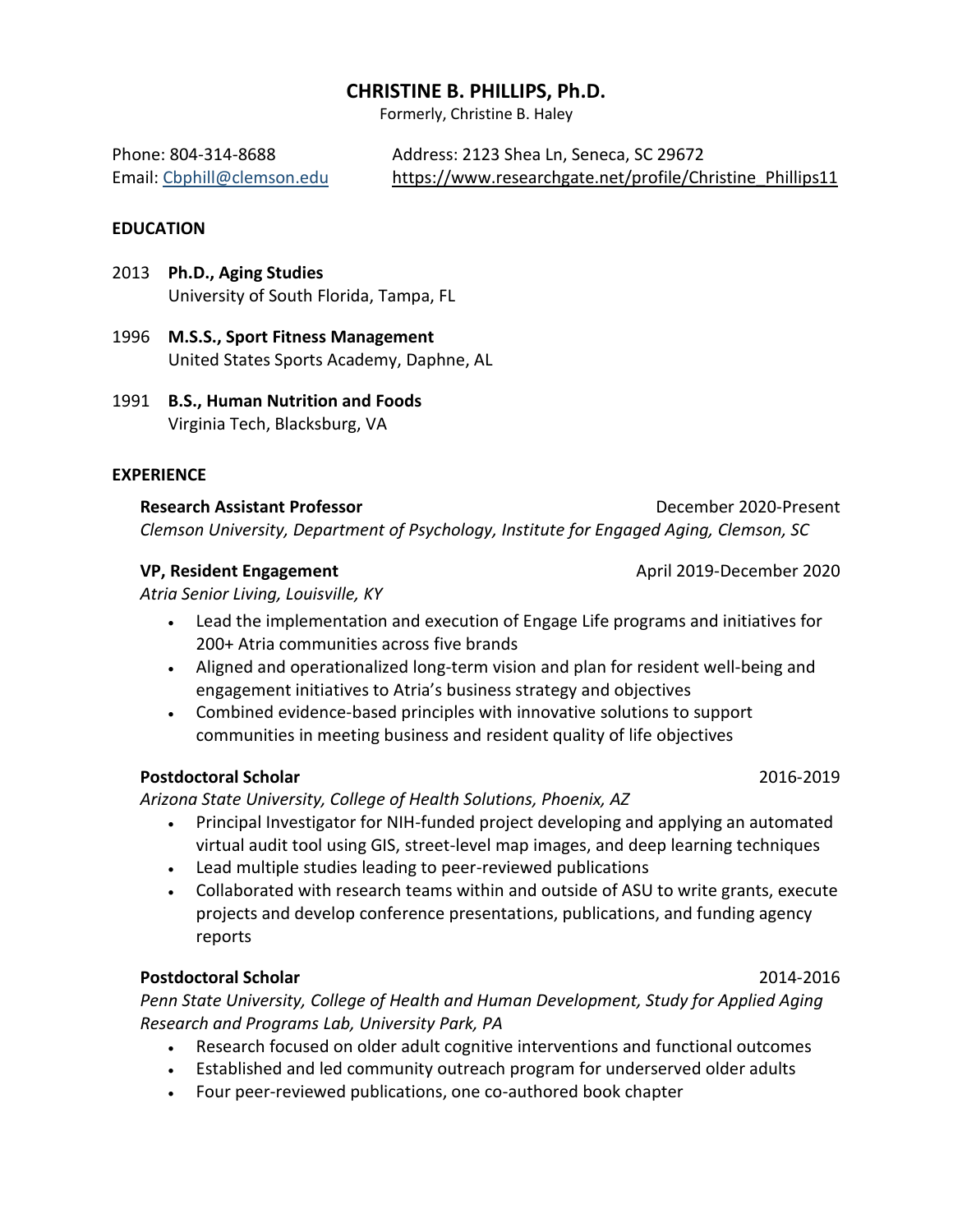# • Administered neuropsychological and health behavior assessments to participants

- enrolled in NIH-funded clinical trial • Served as primary community liaison; established positive relationships with referral
- sources and potential participants to promote the lab and achieve recruitment goals • Adapted and tested measurement scales for cognitive training
- **Alzheimer's Training Program Coordinator** 2008-2011

*University of South Florida, Training Academy on Aging, Tampa, FL*

*University of South Florida, Cognitive Aging Lab, Tampa, FL*

- Oversaw curriculum review process for state-mandated training for ALF, nursing home, home health, and adult day care staff
- Evaluated and reported program outcomes relevant to statute requirements

# **Senior Wellness Manager** 2004-2007

*National Institute for Fitness and Sport, Corporate Client: Anthem/WellPoint, Richmond, VA*

- Designed/implemented/evaluated health promotion programs for diverse associate population for corporate client with 40,000+ employees
- Fitness lead on state-wide wellness advisory committee awarded a gold Wellness Council of America WELL WORKPLACE designation

## **Consultant** 2013 *Active Aging Concepts, LLC, Reunion, FL*

• Used a mixed-methods approach to develop recommendations for redesign of Continuing Care Retirement Community built environment, programming and outcomes measurement

# **Director of Wellness** 2011-2013

*Associated Asset Management, LLC, Tempe, AZ*2000-2001 & 2003-2004

- Coordinated health promotion, fitness and recreation programs for multiple Florida communities, increasing participation > 25% year over year
- Partnered with external organizations and clinical entities to offer resident wellbeing programs
- Collaborated with internal and external personnel to complete projects related to infrastructure design, equipment procurement, resident programs and marketing activities

**Research Assistant** 2009-2011

# *Arizona State University, Center for Applied Behavioral Health Policy, Phoenix, AZ*

- Collaborated in study design and development of data analytic and quality assurance strategies
	- Applied statistical methodologies to analyze data from 5-year, 12-site, 3-protocol NIDA-funded study. Commonly used techniques included factor analyses, multilevel modeling and piecewise growth modeling

Phillips|2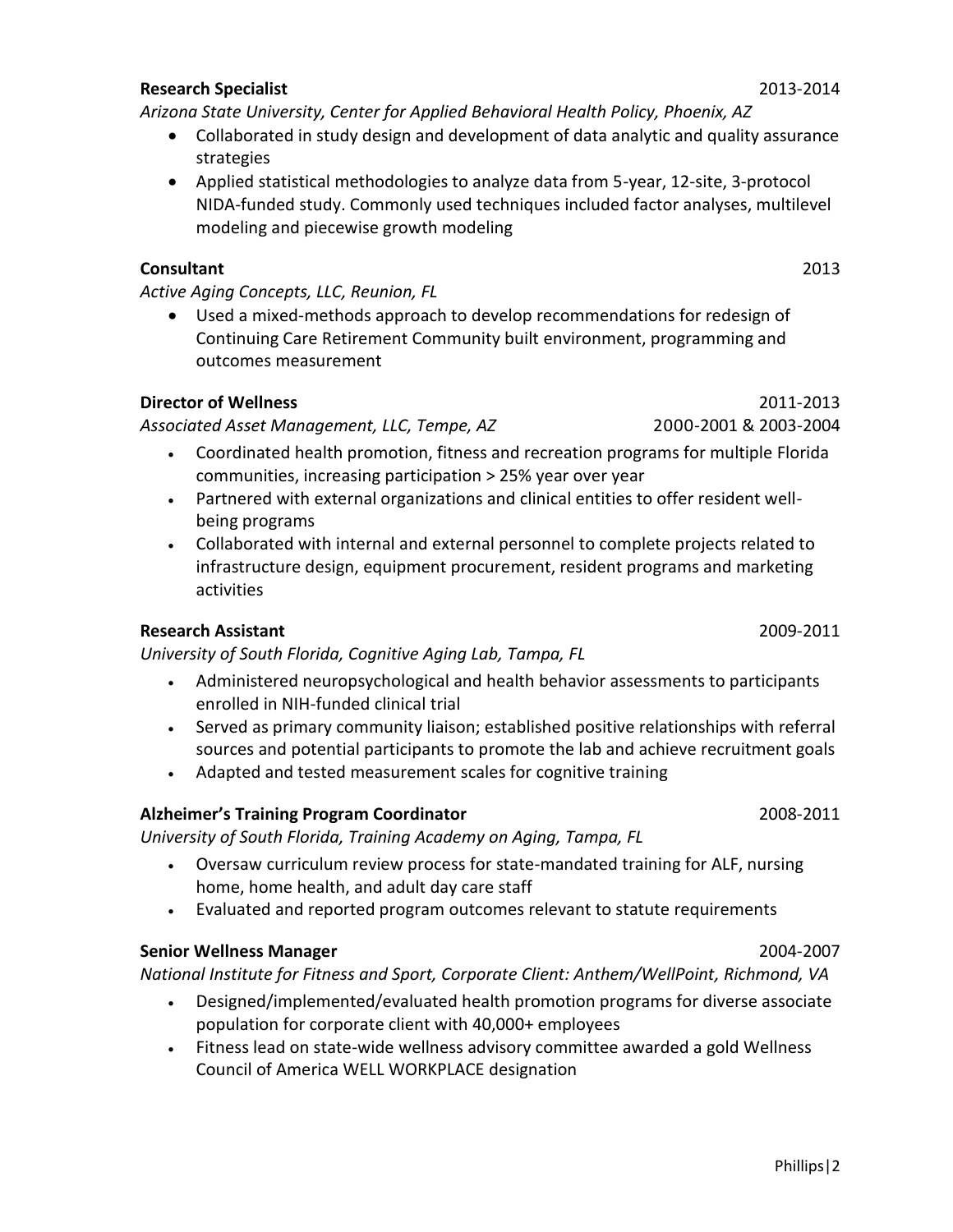#### **Wellness Coordinator** 2001-2003

*Westminster Retirement Communities, Winter Park, FL*

- Organized wellness education activities, including annual wellness fairs, health screenings, lunch-and-learns and guest speakers
- Achieved or exceeded annual benchmarks for program participation

# **Strength and Conditioning Coordinator for Women's Olympic Sports** 1997-2000 *Virginia Tech, Blacksburg, VA*

- Implemented year-round strength and conditioning activities for women's varsity sport teams
- Conducted educational programs in the areas of proper nutrition, supplementation and training methods

### **GRANTS**

### Current Research

1R01AG070349-01/sub - 6118-1093-00-C (J. Edwards, PI). NIH/National Institute on Aging CU Subaward: \$3,511,846 02/01/2021-01/31/2026 Preventing Alzheimer's Disease with Cognitive Training: The PACT Trial: Phase II Role: Co-Investigator

7U01AG062370 (L. Ross, PI) NIH/National Institute on Aging \$1,518,255 (including supplemental) 02/30/2021-11/30/2021 Elucidating the Necessary Components and Mechanisms of Cognitive Training (ENACT) Role: Co-Investigator

90FPSG0047-01-00 (M. VanPuymbroeck, PI) DHHS/Administration for Community Living \$286,985 05/2021–05/2024 Reducing Fall Risk in Rural, Older South Carolinians Role: Co-Investigator

Completed Research

3R01CA198915-04 (M. Adams & C. Phillips, MPIs) NIH/National Cancer Institute \$148,802 Automating Neighborhood Street Audits: Administrative Supplement to CA198915 2018 09/01/2018-08/31/2019 Role: Principal Investigator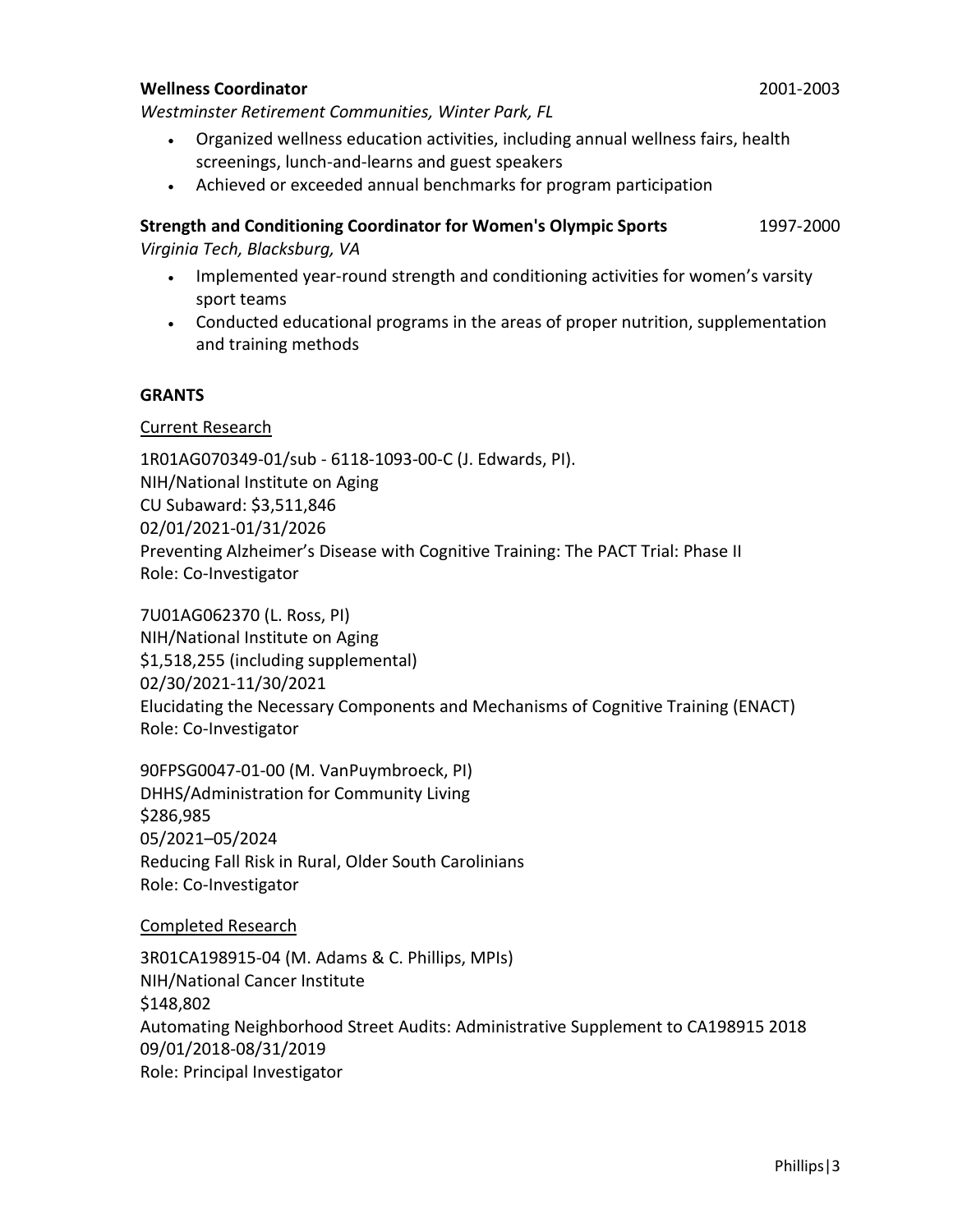Arizona State University Institute for Social Science Research Seed Grant (C. Phillips, PI) \$7,916 Image Labeling for Automating Streetscape Audits 04/01/2018-12/30/2018 Role: PI

# **PEER REVIEWED PUBLICATIONS**

McEntee, M. L., Cantley, A., Foreman, E., Berardi, V. B., **Phillips, C. B.**, Hurley, J. C. Hovell, M. G., Hooker, S., Adams, M. A. (2020). Effects of goal type and reinforcement type on selfreported domain-specific walking among inactive adults: 2x2 factorial randomized controlled trial. *JMIR Formative Research*, 4(12):e19863. doi: 10.2196/19863

Edwards, J. D., **Phillips, C. B.**, O'Connor, M. L., O'Brien, J. L., Hudak, E. M., & Nicholson, J. S. (2020). Applying the health belief model to quantify and investigate expectations for computerized cognitive training. *Journal of Cognitive Enhancement,* 5, 51-61. https://doi.org/10.1007/s41465-020-00183-3

Berardi, V. B., Hovell, M., Hurley, J. C., **Phillips, C. B**., Bellettiere, J., Todd, M. & Adams, M. A. (2020). Variable magnitude and frequency financial reinforcement is effective at increasing adults' free-living physical activity. *Perspectives on Behavioral Science*. https://doi.org/10.1007/s40614-019-00241-y

Sprague, B. N., Freed, S. A., **Phillips, C. B**., & Ross, L. A. (2020). A viewpoint on change point modeling for cognitive aging research: Moving from description to intervention and practice, *Ageing Research Reviews*, 58, 101003. doi:org/10.1016/j.arr.2019.101003

Sprague, B. N., **Phillips**, **C. B.**, & Ross, L. A. (2019). Cognitive training attenuates age-related decline in physical function across 10 years*. Innovation in Aging*, 3(Suppl 1): S214. doi: 10.1093/geroni/igz038.785

Adams, M. A., Hurley, J. C., **Phillips, C. B.**, Todd, M. Angadi, S. S., Berardi, V., Hovell, M. F., & Hooker, S. (2019). Rationale, design, and baseline characteristics of WalkIT Arizona: A factorial randomized trial testing adaptive goals and financial reinforcement to increase walking across higher and lower walkable neighborhoods. *Contemporary Clinical Trials*, 81, 87-101. doi: 10.1016/j.cct.2019.05.001

**Phillips, C. B.**, Hurley, J. C., Angadi, S. S., Todd, M., Berardi, V., Hovell, M. F., & Adams, M. A. (2019). Delay discount rate moderates a physical activity intervention testing immediate rewards. *Behavioral Medicine,* 1-11*.* doi: 10.1080/08964289.2019.1570071

**Phillips, C. B.**, Freed, S. A., & Ross, L. A. (2019). Older adult lifespace varies by driving status and residential population density. *Transportation Research Record: Journal of the Transportation Research Board,* 2673 (7), 586-595*.* doi: org/10.1177/0361198119846092

Sprague, B. N., Freed, S. A., Webb, C. E., **Phillips, C. B**., Hyun, J., & Ross. L. A. (2019). The impact of behavioral interventions on cognitive function in healthy older adults. *Ageing Research Reviews.* 52, 32-52. doi: 10.1016/j.arr.2019.04.002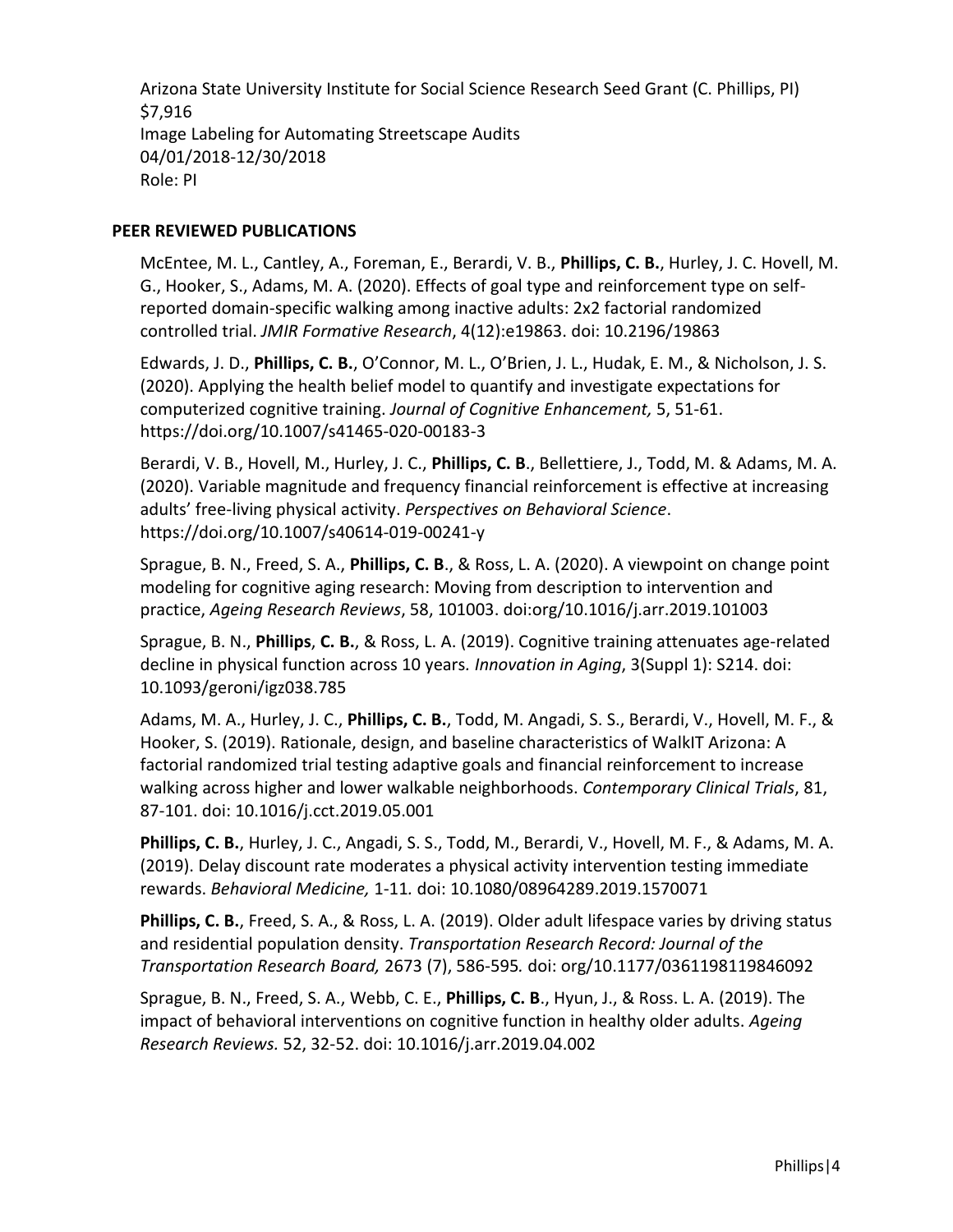Ross, L. A., Sprague, B. N., **Phillips, C. B.**, O'Connor, M. L., & Dodson, J. E. (2018). The impact of three cognitive training interventions on older adults' physical functioning across five years. *Journal of Aging and Health*, 30(3), 475-498. doi: 10.1177/0898264316682916

Sprague, B. N., **Phillips, C. B.**, & Ross, L. A. (2017). Age-varying relationships between physical function and cognition in older adulthood. *Journals of Gerontology: Series B*, gbx126. https://doi.org/10.1093/geronb/gbx126

**Phillips, C. B.**, Engelberg, J. K., Cain, K. L., Geremia, C. M., Conway, T. L., Zhu, W., Kurka, J. M., Sallis, J. F. & Adams, M. A. (2017). Online versus in-person comparison of Microscale Audits of Pedestrian Streetscapes (MAPS) assessments: Reliability of alternate methods. *International Journal of Health Geographics*, 16, 27. http://doi.org/10.1186/s12942-017- 0101-0

Ross, L. A., Freed, S. A., **Phillips, C. B.**, Edwards, J. D., & Ball, K. K. (2017). The impact of three cognitive training programs on driving cessation across ten years: A randomized controlled trial. *Gerontologist*, 57(5), 1-9. doi: 10.1093/geront/gnw143

**Phillips, C. B.**, Sprague, B. N., Freed, S. A., & Ross, L. A. (2016). Longitudinal associations between changes in physical function and driving mobility behaviors of older adults. *Transportation Research Record: Journal of the Transportation Research Board*, 2584, 70-76. doi: 10.3141/2584-09

**Phillips, C. B.**, Edwards, J. D., Andel, R., & Kilpatrick, M. (2016). Daily physical activity and cognitive function variability in older adults. *Journal of Aging and Physical Activity*, 24(2), 256 – 267. doi: 10.1123/japa.2014-0222

Edwards, J. D., Ruva, C. L., O'Brien, J. L, **Haley, C. B.**, & Lister, J. J. (2013). An examination of mediators of the transfer of cognitive speed of processing training to everyday functional performance. *Psychology and Aging*, 28(2), 314-321. doi: 10.1037/a0030474

Young, T. L., Granic, A., Chen, T. Y., **Haley, C. B.**, & Edwards, J. D. (2010). Everyday reasoning abilities in persons with Parkinson's disease. *Movement Disorders*, 25(26), 2756-2761. doi: 10.1002/mds.23379

**Haley, C. B.** & Andel, R. (2010). Correlates of physical activity participation in communitydwelling older adults. *Journal of Aging and Physical Activity*, 18(4), 375-389. doi: 10.1123/japa.18.4.375

# **MANUSCRIPTS UNDER REVIEW**

Adams, M. A., Todd, M., Angadi, S. S., Hurley, J. C., Stecher, C., Berardi, V., **Phillips, C. B.**, McEntee, M., Hovell, M. F., & Hooker, S. (revise and resubmit). Adaptive goal setting and financial reinforcement to increase moderate to vigorous physical activity in insufficiently active overweight adults: A randomized clinical trial.

Freed, S. A., Sprague, B. N., Stephan, A. T., Doyle, C. E., Tian, J., **Phillips, C. B.**, & Ross, L. A. (under initial review). Exergame Feasibility for Social Connectedness: Feasibility and Enjoyment of Exercise Video Games in Older Adults for Social Connectedness.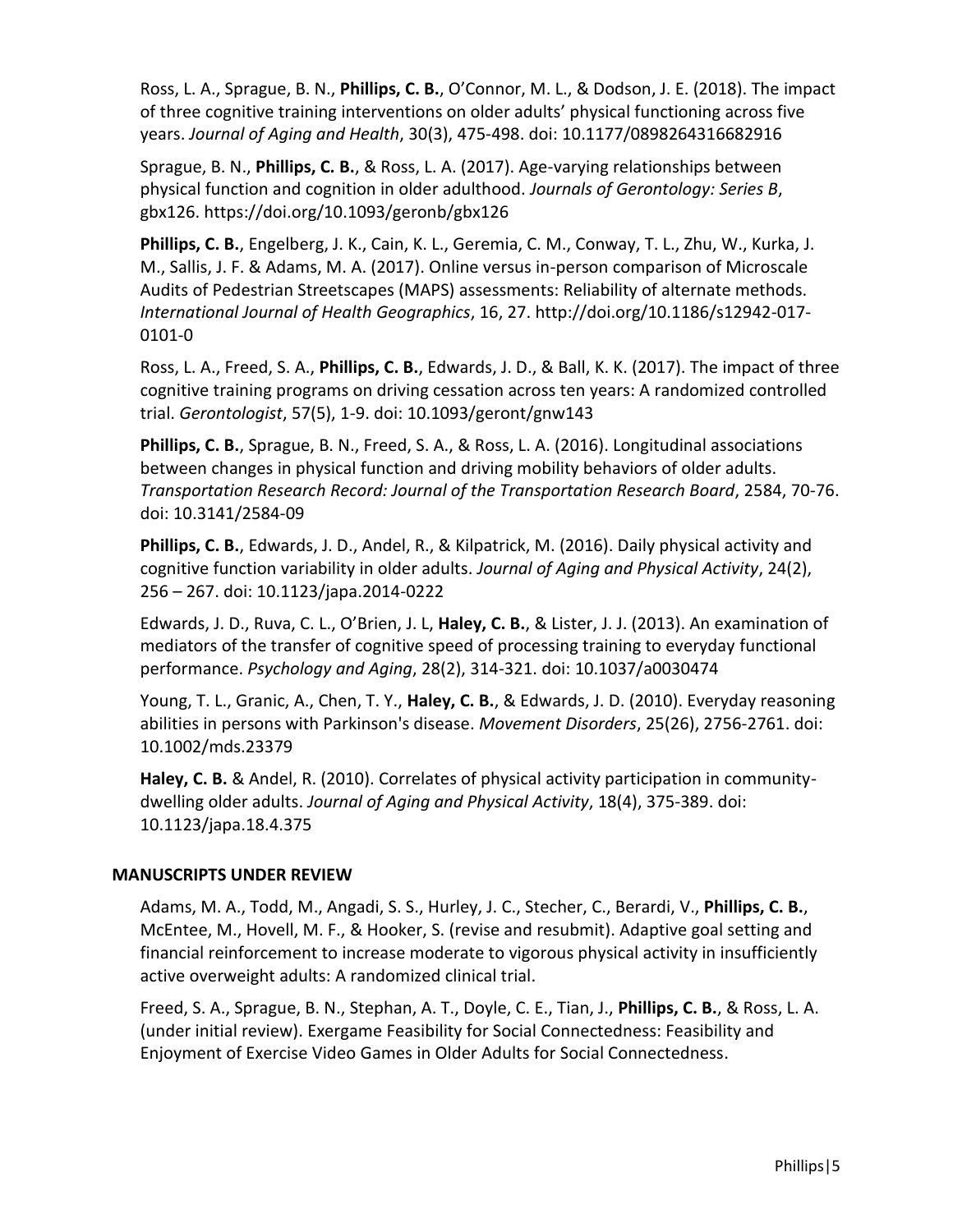### **CONFERENCE PRESENTATIONS**

**Phillips, C. B.**, Todd, M., Hurley, J. C., & Adams, M. A. Exploring time-varying relationships between weather factors and objectively-measured physical activity in Phoenix, Arizona. Poster presented at the 2019 Active Living Research Conference, Charleston, SC.

Adams, M. A., Berardi, V. B., **Phillips, C. B.**, Hurley, J. C., Todd, M. Angadi, S. S, & Hovell, M. F. Effects of continuous reinforcement vs. variable magnitude and probability reinforcement on adults' physical activity. Paper presented at the Society of Behavioral Medicine 2019 Annual Meeting.

**Philips, C. B.**, Freed, S. A., & Ross, L. A. (January, 2019). Older adult lifespace varies by driving status and residential density. Poster presented at the Transportation Research Board of the National Academies 2019 Annual Meeting, Washington, DC.

**Phillips, C. B.**, Hurley, J. C., Todd, M., Angadi, S. S., Berardi V., Hovell, M. F., & Adams, M. A. (April, 2018). Delay discount rate moderates a physical activity intervention testing immediate rewards. Paper presented at the Society of Behavioral Medicine 2018 Annual Meeting.

**Phillips, C. B.**, Adams, M. A., Hurley, J. C., Hook, H., Zhu, W., Western, E. & Yu, T. Y. (February, 2018). Assessing microscale features supportive of physical activity: Reliability of online crowdsourced ratings. Poster presented at the Active Living Research Conference 2018, Banff, Canada.

**Phillips, C. B**., Engleberg, J. K., Conway, T. L., Cain, K. L., Geremia, C. M., Zhu, W., Kurka, J., Sallis, J., & Adams, M.A. (November, 2017). Online versus in-person comparison of the Microscale Audit Pedestrian Streetscapes (MAPS) observation tool: Reliability of alternate methods. Poster presented at the American Public Health Association Annual Meeting and Expo, Atlanta, GA.

**Phillips, C. B.**, Sprague, B. N., Freed, S. A., & Ross, L.A. (January, 2016). Longitudinal associations between changes in physical function and driving mobility behaviors among older adults. Peer reviewed paper presented at the Transportation Research Board of the National Academies 2016 Annual Meeting, Washington, DC.

**Phillips, C. B.**, Van Florcke, D. F., Ross, L. A. (January, 2016). Rural older adults: Mobility in a lifespace context. Invited overview talk presented at the Human Factors Workshop: Mobility Solutions for Isolated Seniors: Challenges and Opportunities at the Transportation Research Board of the National Academies 2016 Annual Meeting, Washington, DC.

**Phillips, C. B.**, Johnson, L., & Ross, L. A. (November, 2015). Dimensionality of IADL selfreport and performance-based measures. Poster presented at the Gerontological Society of America 68th Annual Meeting, Orlando, FL.

# **BOOK CHAPTERS**

Ross, L. A., **Phillips, C. B.**, & Freed, S. A. (2018). Driving mobility in late life. In M. H. Bornstein (Ed.), *The SAGE Encyclopedia of Lifespan Human Development*. (pp. 667-670). SAGE Publications.